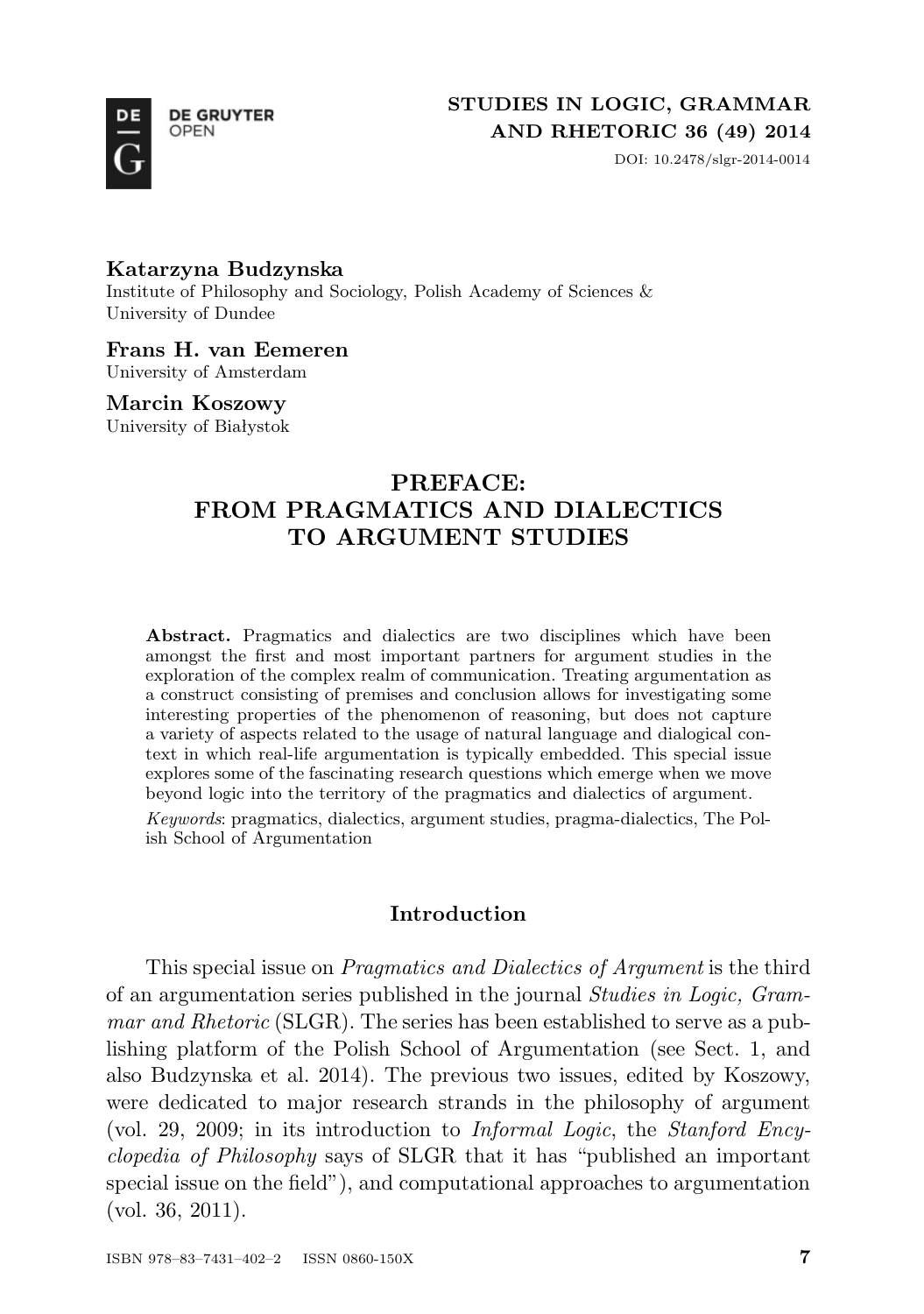The third issue of the series is devoted to the links between pragmatics, dialectics and argument studies. Many scholars have stressed the importance of taking into account language use and dialogical context if we want to explore some specific aspects or phenomena of the complex realm of argumentation (see e.g. Hamblin 1970, Hitchcock 2006, Jacobs 1989, Johnson 1987, Moeschler 2001, Prakken 2006, Reed 2006, Reed & Budzynska 2011, Walton 1990, Walton 1994, Walton & Krabbe 1995). A similar approach has been adopted by argument studies in Poland from its early beginnings (see Sect. 1.1) to the most recent investigations (Sect. 1.2). These two perspectives have eventually achieved unification within the framework of pragmadialectics allowing for a rich and multifaceted modeling of the process of argumentation (Sect. 2).

This issue provides a general overview of pragmatic and dialectic approaches to argumentation, but also presents some specific problems related to the speech act of arguing and argumentation in a dialogical context (see Sect. 3). It also introduces a new category of discussion papers which comment on selected contributions to previous editions of the SLGR argumentation series. We hope that these papers will become the main venue for the exchange of ideas between members of the Polish School of Argumentation and the international community.

#### **1. The Polish School of Argumentation**

The Polish School of Argumentation (Budzynska et al. 2014) is a research movement that integrates different disciplines and institutions across Poland.<sup>1</sup> Its members are particularly interested in understanding the phenomenon of the force of argument with a special focus on the issues of reason, trust, and cognition. The diversity of approaches to argumentation in Poland is striking – ranging from philosophy, logic, linguistics, rhetoric, social science, psychology, cognitive science, AI to law (*cf.* van Eemeren et al. 2014). One of the reasons for such diversity might be found in the strong Polish tradition of studying the phenomena of reasoning, language, and communication, which is well reflected, in particular, in the research of the Lvov–Warsaw School, and then its successors in Artificial Intelligence and legal theory, as well as in the studies of Polish rhetoricians (*cf*. Groarke 2011). For the Polish School of Argumentation, linking pragmatics and dialectics with argument studies has always been an important part of its research program: from its very early beginnings (Sect. 1.1) to the most recent developments (Sect. 1.2).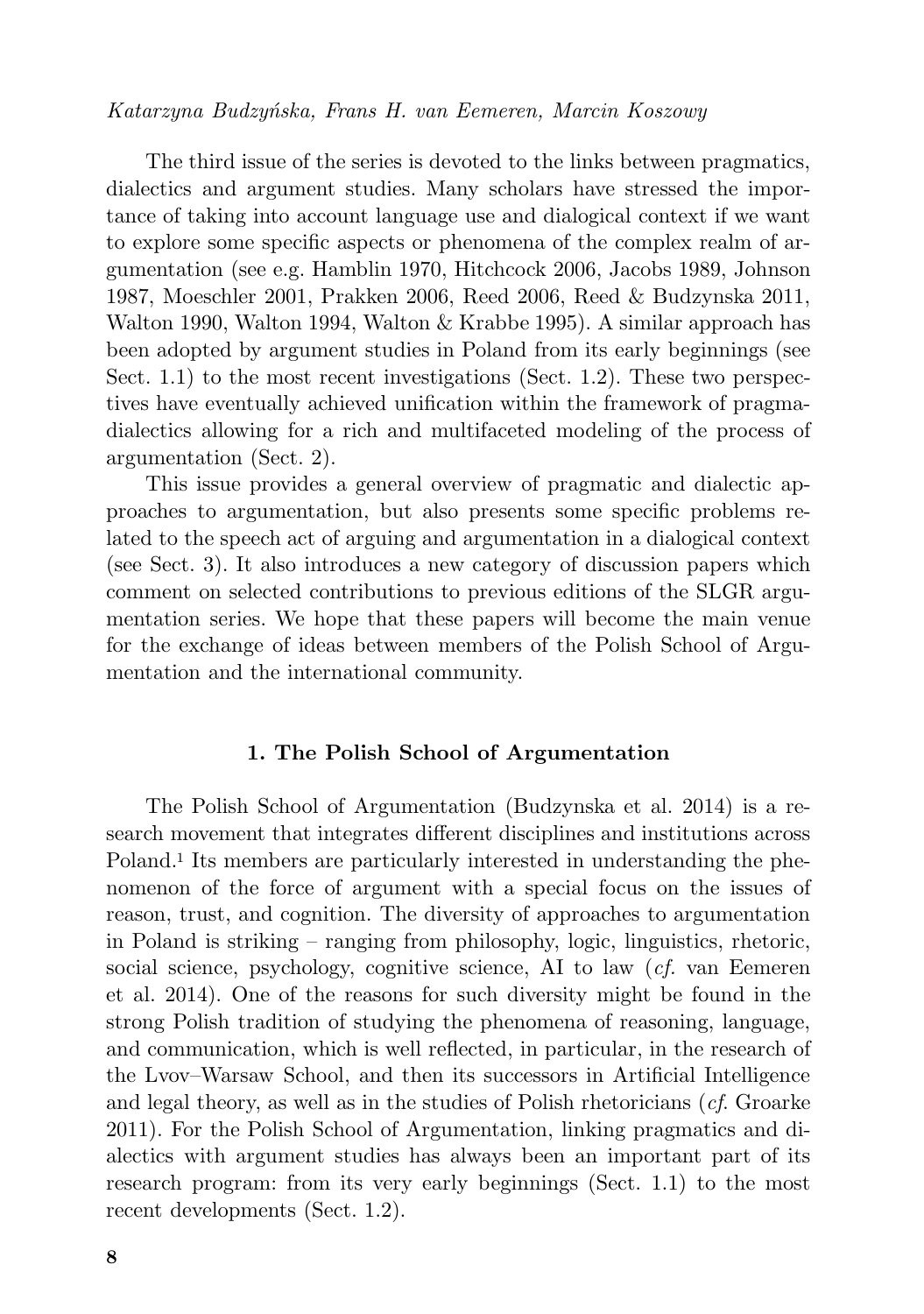## **1.1. Roots**

The important tradition which constitutes the roots of the Polish School of Argumentation is the logico-methodological legacy of the Lvov–Warsaw School (LWS), the Polish research movement that was most active from 1895 to 1939 (Woleński 2013). The philosophical and logical accounts of arguments within the Polish School of Argumentation may well be inspired by the works of those representatives of the LWS who attempted to solve similar problems to those present in the contemporary philosophy of argument (see Koszowy 2013, Koszowy & Araszkiewicz 2014): Kazimierz Twardowski (the founder of the School who postulated precision, rigor and clarity in philosophy); Kazimierz Ajdukiewicz (the key representative of the pragmatic movement within the LWS whose ideas are assessed as strikingly similar to the study of argumentation in North America (Groarke 2011)); and many others, e.g. Tadeusz Czeżowski, Seweryna Łuszczewska-Romahnowa, Tadeusz Kotarbiński, Klemens Szaniawski, and Józef M. Bocheński.

Amongst the crucial developments of the LWS that are linked with pragmatics and the dialectics of argument there are: (i) the rich conceptual apparatus which allows dealing with the complexity of natural language and (ii) the tools which allow one to analyse and evaluate reasoning and arguments (see Simons 2014, this issue). Some clear examples of pragmatic and dialectic accounts of argumentation in the LWS may be found in (i) Ajdukiewicz's programme of pragmatic logic and the methodology of science, (ii) Bocheński's approach to analysing typical dogmas and superstitions, and (iii) Jaśkowski's system of discussive logic.

Ajdukiewicz's programme of pragmatic logic and the methodology of science (1974) combines pragmatic and normative insights into the nature of language and reasoning (e.g. Koszowy 2010). This program is based on the idea that general (logical and methodological) rules of scientific investigation should be based upon the actual practice of researchers towards formulating methodological standards (rules, norms) of performing various knowledgegaining procedures:

The standards of correctness of research procedures, as formulated in methodology, are not dictated by it to researchers in advance. Such standards are derived from the practical activities of competent researchers, who approve of some procedures in research, and disapprove of others (Ajdukiewicz 1974, p. 187).

Another example of pragmatic tendencies in the LWS is Bocheński's account of authority (1974) and of "One Hundred Superstitions" (1994). The pragmatic goal of these accounts is, among other tasks, to help people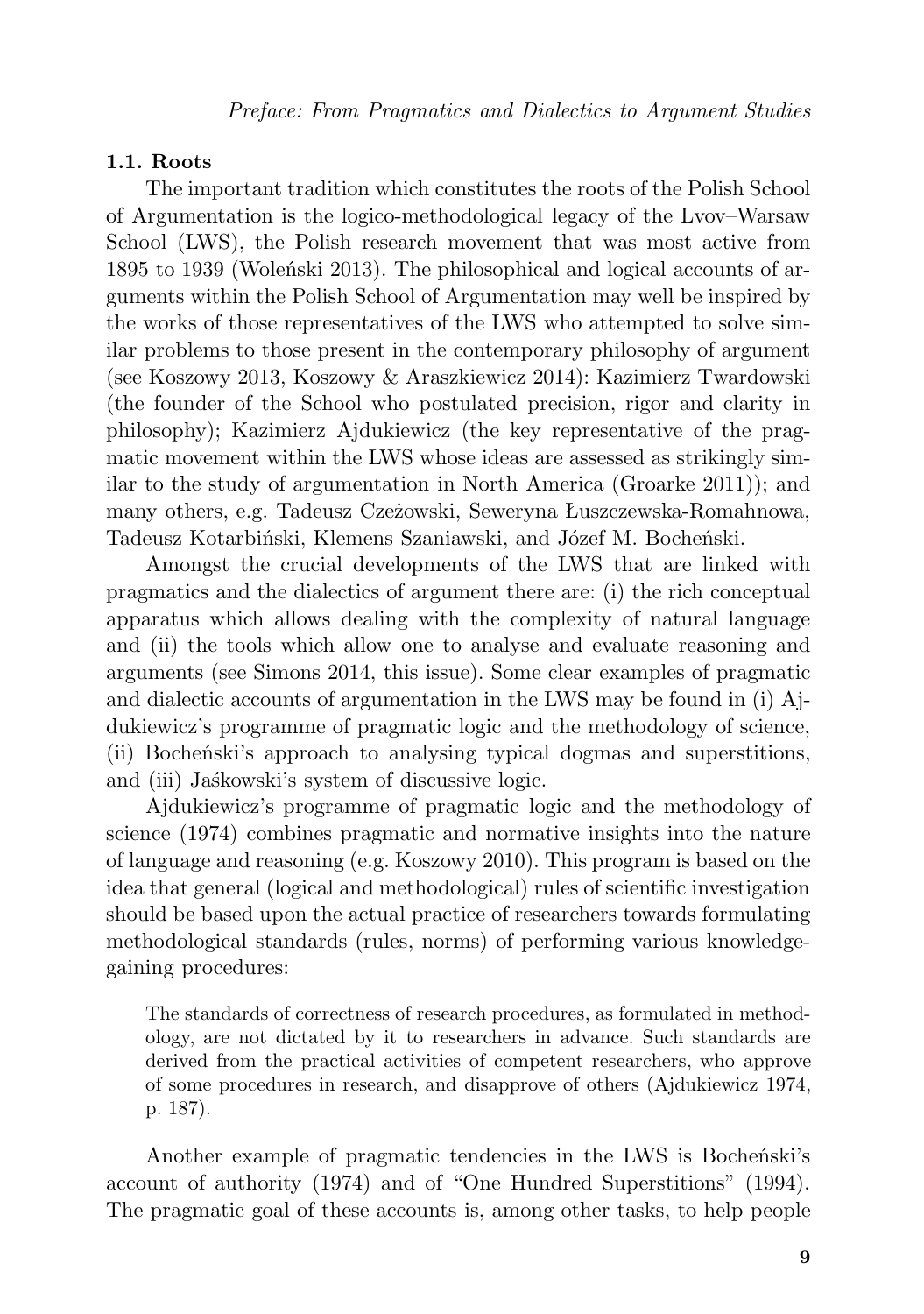recognize typical mechanisms commonly employed in social communication and cognition; the aim of some of them is to convince someone by means of fallacious discussion moves. Bocheński's analyses of superstitions and of the concept of authority are not only in line with some contemporary accounts of argumentation schemes, but may also be employed in extending sets of argumentation schemes and critical questions for appeals to authority (see Koszowy & Araszkiewicz 2014).

Jaśkowski's system of discussive logic (1948; 1949) aims at finding a system of a sentential calculus which (i) when applied to contradictory systems would not always entail their over-completeness, (ii) which would be rich enough to enable practical inference, and (iii) which would have an intuitive justification (Jaśkowski 1948). Hence, the dialogical (and pragmatic) motivation for Jaśkowski's discussive logic lies in his interest in the study of arguments, "not in the formal logical sense of drawing conclusions from premises, but in the ordinary sense of discussions and in particular of disagreements" (Griffin 2013, p. 4). In this respect, Jaśkowski's interests are clearly in line with contemporary attempts to combine the formal and informal features of argumentation.

#### **1.2. Today's approach**

The common motif in the research of the Polish School of Argumentation is the force of argument: the logical force of validity, the rhetorical force of persuasiveness, and the pragmatic force of communicative intentions. Evaluation of the argument force is the central object of the School's interest, pioneered by logicians such as Marciszewski (1994), Hołówka (1998), Suchoń (2005), and Tokarz (2006). Polish authors, however, also stress that the importance of logical reconstruction of arguments and evaluation of their force should not be overestimated, especially when applied to everyday reasoning (Kisielewicz 2011) or juristic argumentation (Grabowski 2003, Peczenik 1988, Smolak 2003).

Natural argumentation is a highly complex phenomenon, and thus logic should be supported by other disciplines in order to have the capability of approaching issues related to argument force in an insightful and multifaceted manner. A prominent role has been cast for pragmatics and dialectics in order to help understand problems such as: *how do people express reasons in language? what types of illocutionary acts and rhetorical techniques do they use in argumentative contexts? what are the rules of rational discussion? how do we play dialogue games*?

From the perspective of pragmatics, members of the Polish School are interested in applying the elements of speech act theory when con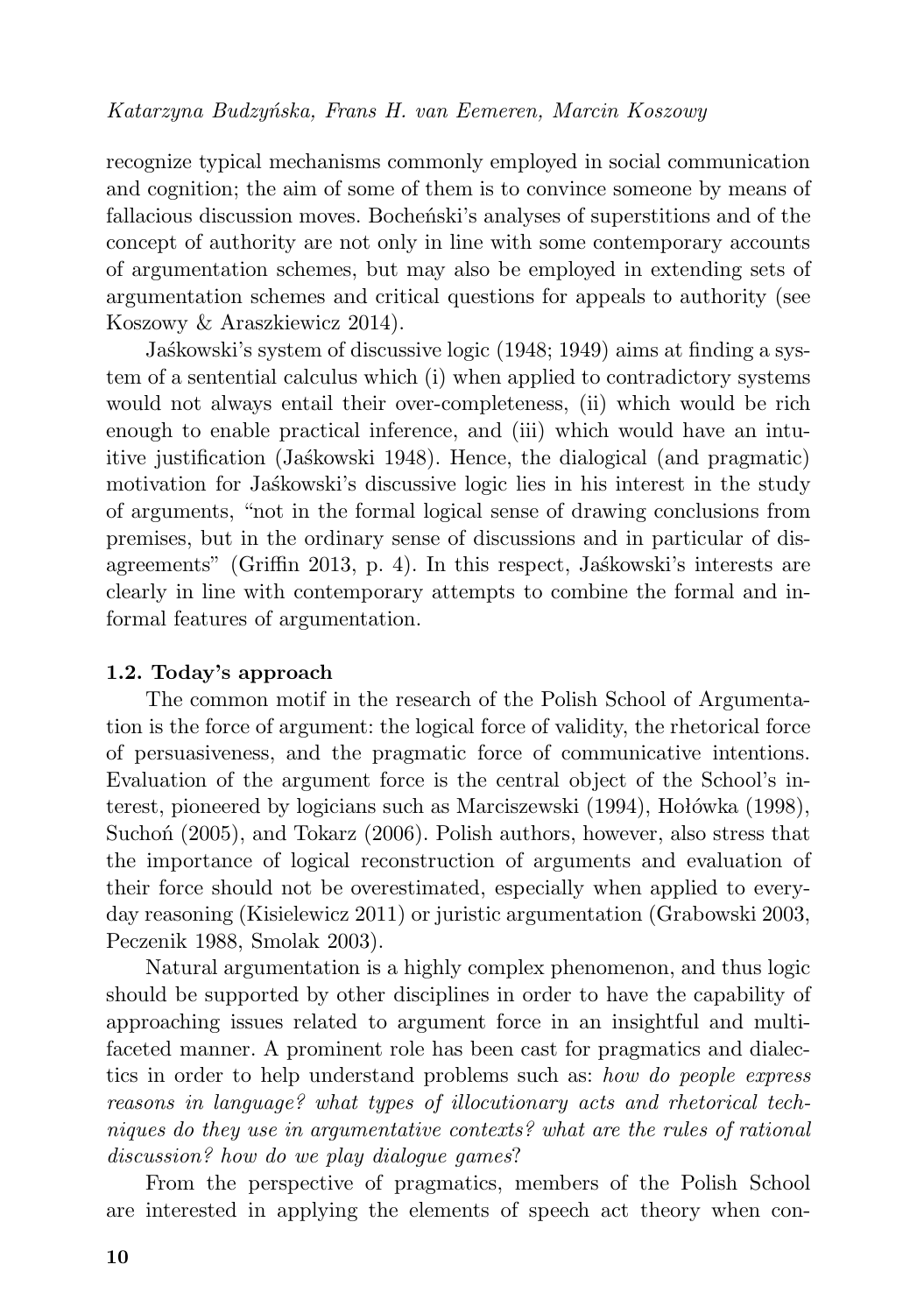sidering the illocutionary context (Malinowski 2003, Witek 2013, Budzynska & Witek 2014) and ethotic felicity conditions (Budzynska 2013, Załęska 2011) of the speech act of argumentation; the elements of relevance theory when investigating the aims and effects of persuasive dialogues (Budzynska & Debowska 2010, Debowska-Kozlowska 2014); or the elements of theory of conversational implicatures in pursuing so-called arguments appealing to conversational implicature (Puczyłowski 2012). The School is also interested in the formal aspects of pragmatic concepts such as the exploitation of a paraconsistent and nonmonotonic approach to speech acts, argumentation schemes, and dialogues (Dunin-Kęplicz & Strachocka 2013), using a 4-valued query language (Małuszyński & Szałas 2013).

From the perspective of dialectics, the Polish School of Argumentation explores various aspects of the dialogical context of argumentation, such as the identification and elimination of formal fallacies (Yaskorska et al. 2013, Kacprzak & Yaskorska 2014); the dynamics of questions in a dialogue (Wiśniewski 1996, Urbański 2001); and game-theoretic accounts of strategies in dialogues (Kacprzak et al. in review). The methods of corpus analysis and experimental studies are used to examine issues such as critical analysis of values in political discourse (Sowińska 2013, Kielar 2011), dynamics and structure of argumentation in negotiations (Jochemczyk & Nowak 2010), and argumentative skills in preschoolers' narrative discourse (Rytel 2012). A strong focus is given to practical applications of these investigations, in particular to political (Cap 2013, Skulska 2013) and legal discourse (Nieznański 2010, Stawecki 2012).

# **2. Pragma-dialectics**

#### **2.1. Development of the theory**

The pragma-dialectical theory of argumentation was initiated at the University of Amsterdam by Frans H. van Eemeren and Rob Grootendorst (1944–2000) in the 1970s and developed over the next four decades. Argumentation is in this theory viewed from a perspective that combines a communicative angle inspired by pragmatic insights from speech act theory and discourse analysis with a critical angle inspired by dialectical insights from critical rationalism and formal dialectical approaches. As the name of the theory indicates, the integration of pragmatic and dialectical insights is the distinctive feature of pragma-dialectics.

Because people use argumentation in all spheres of life to convince others of their views regarding what to believe, think, or do, van Eemeren and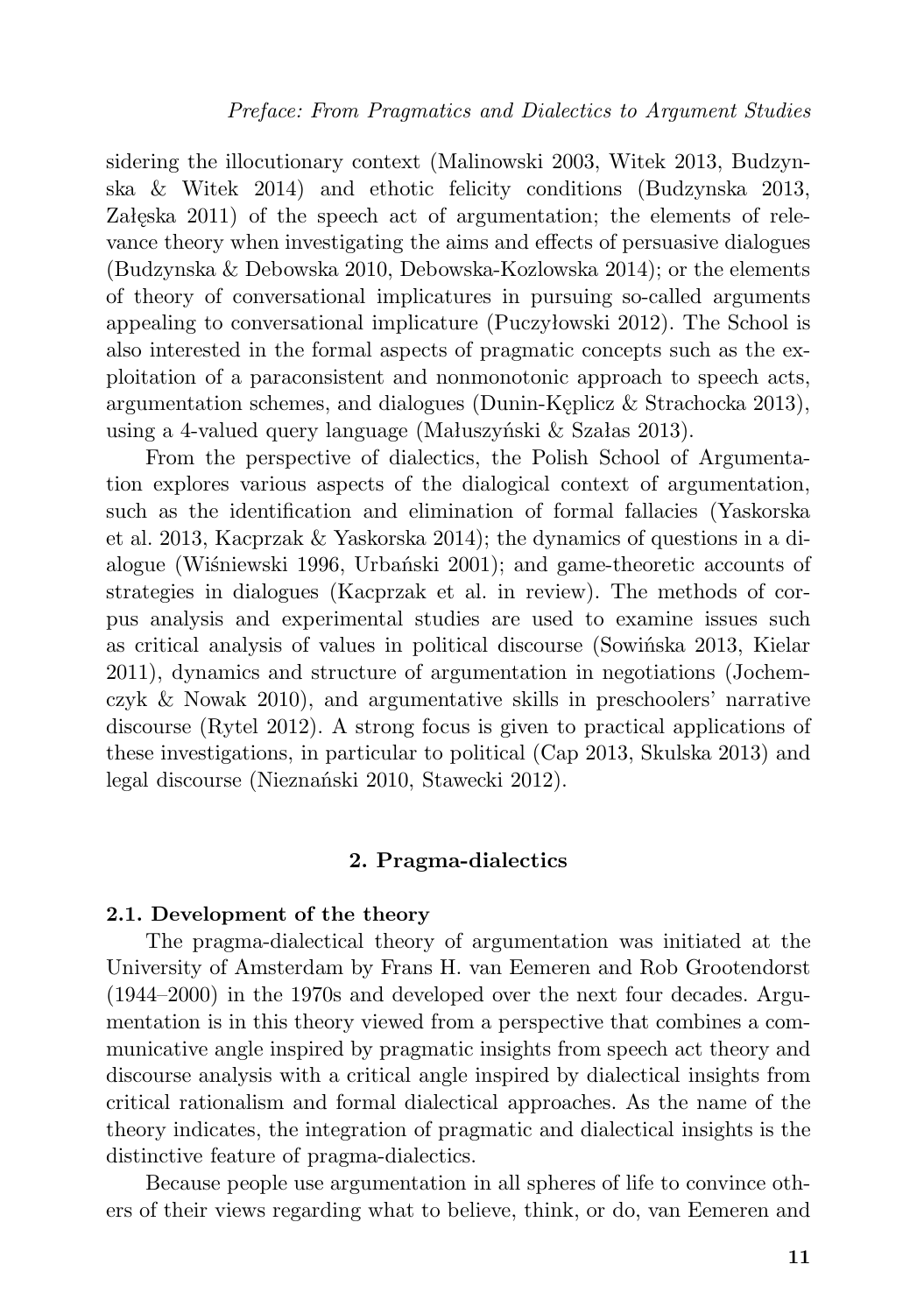Grootendorst considered it of primary importance to create an adequate theoretical basis for improving the analysis and evaluation as well as the production of argumentative discourse. Their master plan for developing such a theoretical basis involved progressing step by step from an abstract ideal model of argumentation to the concrete reality of the various kinds of argumentative practices. According to van Eemeren and Grootendorst, the systematic combination of empirical description and critical normativity required for developing an adequate theory of argumentation calls for a multidisciplinary – and eventually interdisciplinary – approach integrating insights from philosophy and logic as well as communication studies, linguistics, psychology, and other disciplines.

In *Speech acts in argumentative discussions* van Eemeren and Grootendorst (1984) explained the philosophical and theoretical premises of their pragma-dialectical approach for the first time in English. Their conceptual framework for the analysis and evaluation of argumentation was laid out in *Argumentation, communication, and fallacies* (1992), paying special attention to the characterization and classification of the fallacies. After Grootendorst's premature death in 2000, van Eemeren published *A systematic theory of argumentation*, an overview of how their theorizing had developed further in the 1990s (van Eemeren & Grootendorst, 2004).

Van Eemeren and Grootendorst's theoretical reflections on the application of the pragma-dialectical theory to the analysis of real-life argumentative discourse, conducted together with Sally Jackson and Scott Jacobs, resulted in the monograph *Reconstructing argumentative discourse* (1993). Qualitative empirical research concerning a vital phenomenon in the reality of argumentative discourse, undertaken by van Eemeren in collaboration with Peter Houtlosser and Francisca Snoeck Henkemans, led to the publication of *Argumentative indicators in discourse* (2007). The results of experimental quantitative empirical research concerning the intersubjective acceptability of pragma-dialectical standards of reasonableness that van Eemeren carried out with Bart Garssen and Bert Meuffels were reported in *Fallacies and judgments of reasonableness* (2009).

An important extension was given to the pragma-dialectical theory when van Eemeren introduced with Peter Houtlosser (1956–2008) the notion of *strategic manoeuvring* to account for the fact that in argumentative discourse arguers may be regarded to combine, in every argumentative move they make, their aiming for (rhetorical) effectiveness with their trying to maintain (dialectical) reasonableness. Houtlosser's untimely death in 2008 prevented them from completing their project, but van Eemeren presented the theoretical framework of this extended pragma-dialectical the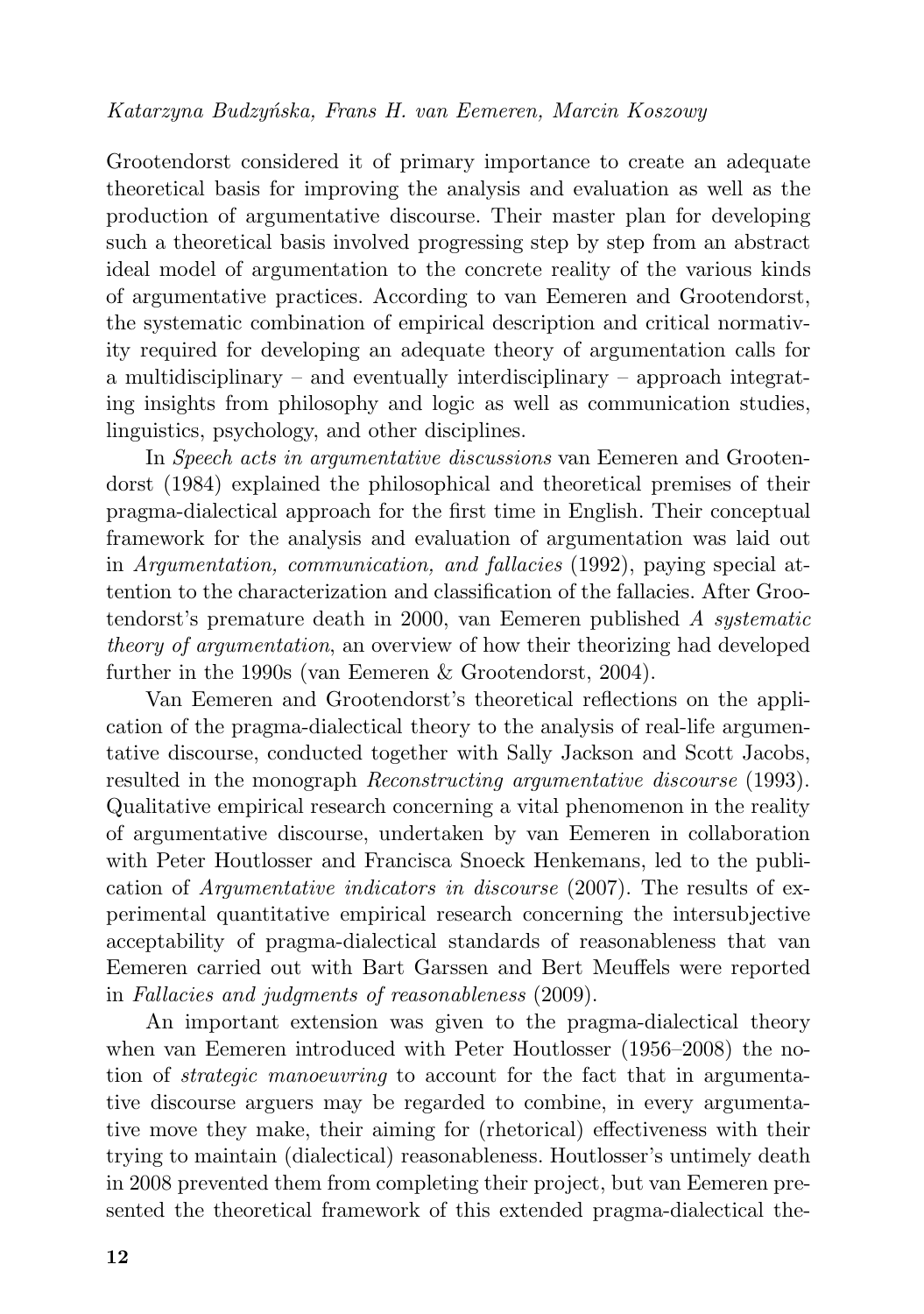ory two years later in *Strategic maneuvering in argumentative discourse* (van Eemeren, 2010). Meanwhile Agn`es van Rees (2009) had taken the extended theory as a starting point for the analysis of a conceptual technique that is frequently used in strategic manoeuvring in argumentative discourse.<sup>2</sup>

A great many other authors have contributed to the further development of the pragma-dialectical approach to argumentation, by means of doctoral dissertations or otherwise.<sup>3</sup> Most of them concentrate on examining argumentative discourse in specific communicative domains. Among them are Eveline Feteris, Harm Kloosterhuis, José Plug, and Henrike Jansen, who have been exploring the legal domain; Dima Mohammed, Corina Andone, Yvon Tonnard, Marcin Lewiński, Jan Albert van Laar, and Constanza Ihnen Jory, who have focused on the political domain; Lotte van Poppel, Roosmaryn Pilgram, Nanon Labrie, and Renske Wierda, who are engaged in research of the medical domain; and Jean Wagemans, and Eugen Popa, who are primarily examining the academic domain.

### **2.2. Short description of the theory**

The research programme carried out in pragma-dialectics is aimed at bringing together the normative and descriptive dimensions of the approach. It consists of five interrelated components: a philosophical, a theoretical, an empirical, an analytical, and a practical component. The "normative pragmatic" rationale of this research programme instigates the meta-theoretical starting points of pragma-dialectical research as they are implemented in a theoretical model of a *critical discussion* for resolving a difference of opinion on the merits. The dialectical rules for conducting a critical discussion are conceived pragmatically as speech acts performed in the confrontation stage, the opening stage, the argumentation stage, and the concluding stage of the resolution process. The appropriateness ("problem-solving validity") of the model is demonstrated by making clear that all violations of the rules for critical discussion can be characterized as fallacies. The intersubjective acceptability ("conventional validity") of the standards expressed in the rules for ordinary arguers is tested empirically.

Analysing argumentative discourse amounts in pragma-dialectics to giving a theoretically motivated reconstruction of the discourse in terms of a critical discussion. With the help of the notion of strategic manoeuvring the extended pragma-dialectical theory explains how in argumentative discourse the rhetorical aim of achieving effectiveness and the dialectical aim of maintaining reasonableness are pursued simultaneously. In extended pragma-dialectics, the analysis is enriched by including an account of the strategic manoeuvring taking place in argumentative discourse in the recon-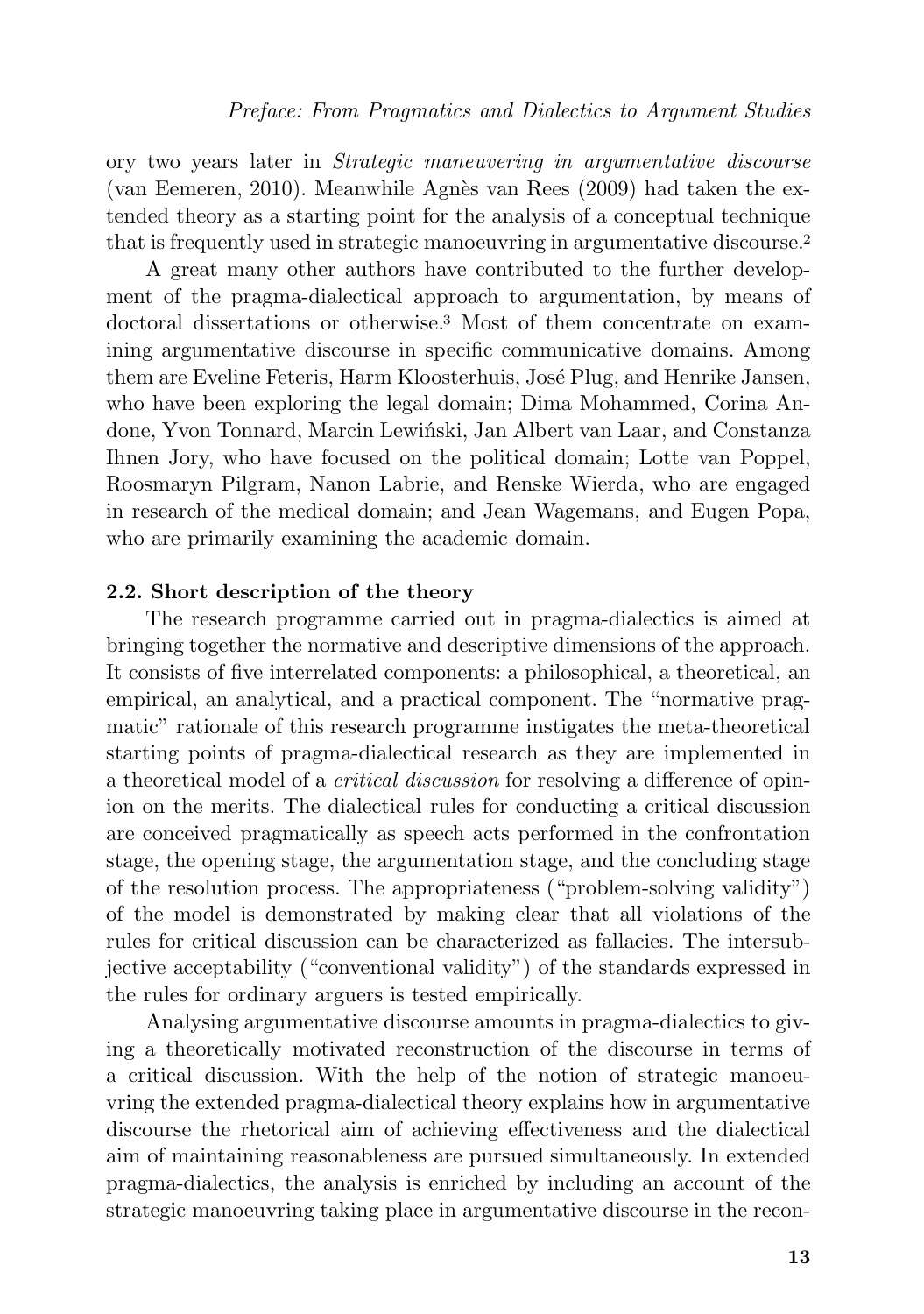struction. This enrichment requires a contextualization of the analysis by taking account of the conventionalization of the various communicative activity types and its impact on the strategic manoeuvring. In evaluating the argumentative discourse thus reconstructed, fallacies are viewed as derailments of strategic manoeuvring, overstepping the boundaries of dialectical reasonableness in a specific communicative activity type.

The incorporation of the macro-contextual dimension of the communicative activity types in the theorizing has led pragma-dialecticians to examine a great many argumentative practices in a variety of communicative domains, in particular the legal, the political, the medical, and the academic. The primary aim of this research is to find out in what ways the possibilities for strategic manoeuvring are determined in these domains by extrinsic institutional constraints ("institutional preconditions") ensuing from the conventionalization of the communicative activity types concerned. Taking into account the institutional preconditions and the consequences these preconditions have for the development of the discourse can be of help in explaining the specific (and sometimes stereotypical) *argumentative patterns* of particular types of standpoints, particular argument schemes, and the particular argumentation structure occurring in various communicative activity types.

# **3. The Special Issue**

This SLGR special issue is a result of cooperation between the emerging Polish School of Argumentation and Frans van Eemeren (University of Amsterdam) based on common research interests regarding argument force and pragma-dialectics. The first form of these common activities was the keynote speech van Eeemeren presented at the 9th ArgDiaP Conference titled *Applied Rhetoric: Practical Perspective on Argumentation, Dialogue and Persuasion*, which was held in Warsaw on 26 May 2012 (http://argdiap.pl/). Since this cooperation revealed a number of crucial affinities between the Polish School of Argumentation and the world's contemporary argumentation studies, it has recently led to various very successful projects, such as a chapter on developments in Polish argumentation theory in the new *Handbook of Argumentation Theory* (which van Eemeren co-authors with B. Garssen, E.C.W. Krabbe, A.F. Snoeck Henkemans, B. Verheij and J. Wagemans; to be published by Springer in 2014) and a special issue of the journal *Argumentation* which van Eemeren serves as Editor-in-Chief (this special issue will be published by Springer as vol. 3 in 2014). These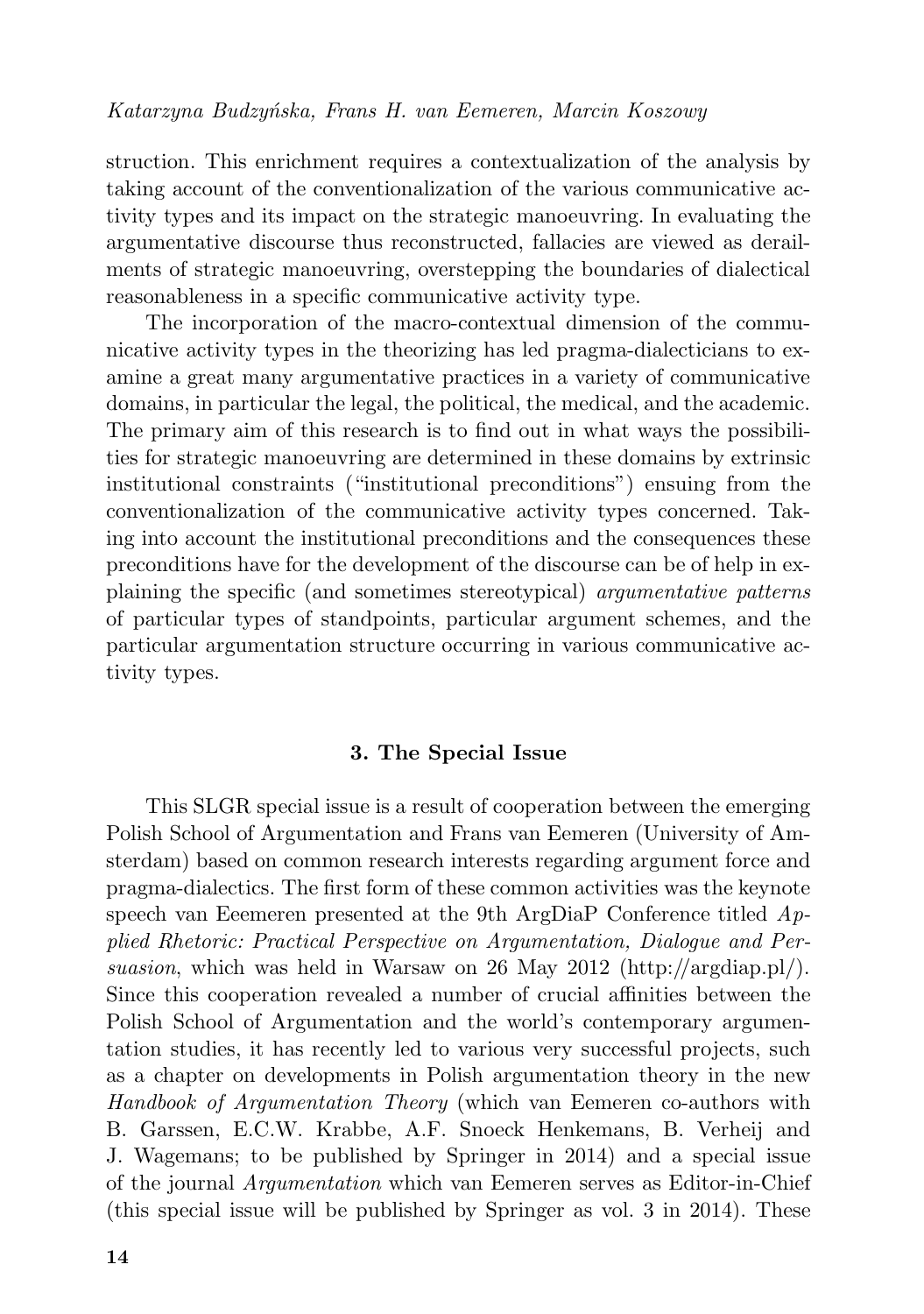and other initiatives have led to our work on this special issue devoted to "Pragmatics and Dialectics of Argument".

This issue builds upon the success of two previous volumes of the SLGR argumentation series dedicated to informal logic and argumentation theory (vol. 29, 2009) and argument and computation (vol. 36, 2011). The submissions show the interests of many authors representing many different research centers and disciplines. We accepted 26 contributions of 34 researchers from the US, Canada, UK, The Netherlands, Italy, Spain, France, Portugal, Belarus, and Poland – authors who represent a variety of approaches such as philosophy, linguistics, computer science, and rhetoric. This volume is built around two chapters concerning the most general and important topics in pragmatics and dialectics of argument: "Speech Acts and Argument" (Part I), and "Argumentation in a Dialogue" (Part II). Since the main motivation of establishing our argumentation series was to foster and inspire the mutual exchange of ideas, we decided to introduce a new platform and thus, in Part III we solicit "Discussion Papers" that comment on works previously published in the SLGR argumentation series.

The first part of this volume, "Speech Acts and Arguments", discusses key affinities between argumentation theory and speech act theory. The first two papers are devoted to the most general and theoretical issues. In his introduction to the inquiry into the overlap between philosophy of language and argumentation theory, John. R. Searle presents an exposition of the main problems regarding the nature and structure of language from the viewpoint of speech act theory. In line with the speech-act point of view on argumentation, Francisca Snoeck Henkemans presents a systematic account of main links between speech act theory and argument studies. These two contributions lay the foundations for more domain-specific issues. Corina Andone employs the link between speech act theory and argumentation theory to examine the burden of proof in the argumentative confrontations taking part in practices of political accountability. The paper authored by Jean Goodwin refers to van Eemeren, Grootendorst, Jackson, & Jacobs' idea that argumentation theorists should continue to take speech act theory seriously, if they want to claim a fit between their theories and the conceptions of argumentation as employed in everyday argumentation. As a clear example of a study which is in line with this claim, Goodwin analyses the discussion among scientists in natural resource fields concerning the appropriateness of the speech act of advocating in policy settings.

The second part of the special issue explores topical themes devoted to "Argumentation in a Dialogue". The first three papers analyze general issues regarding the roots of contemporary study of linguistic (especially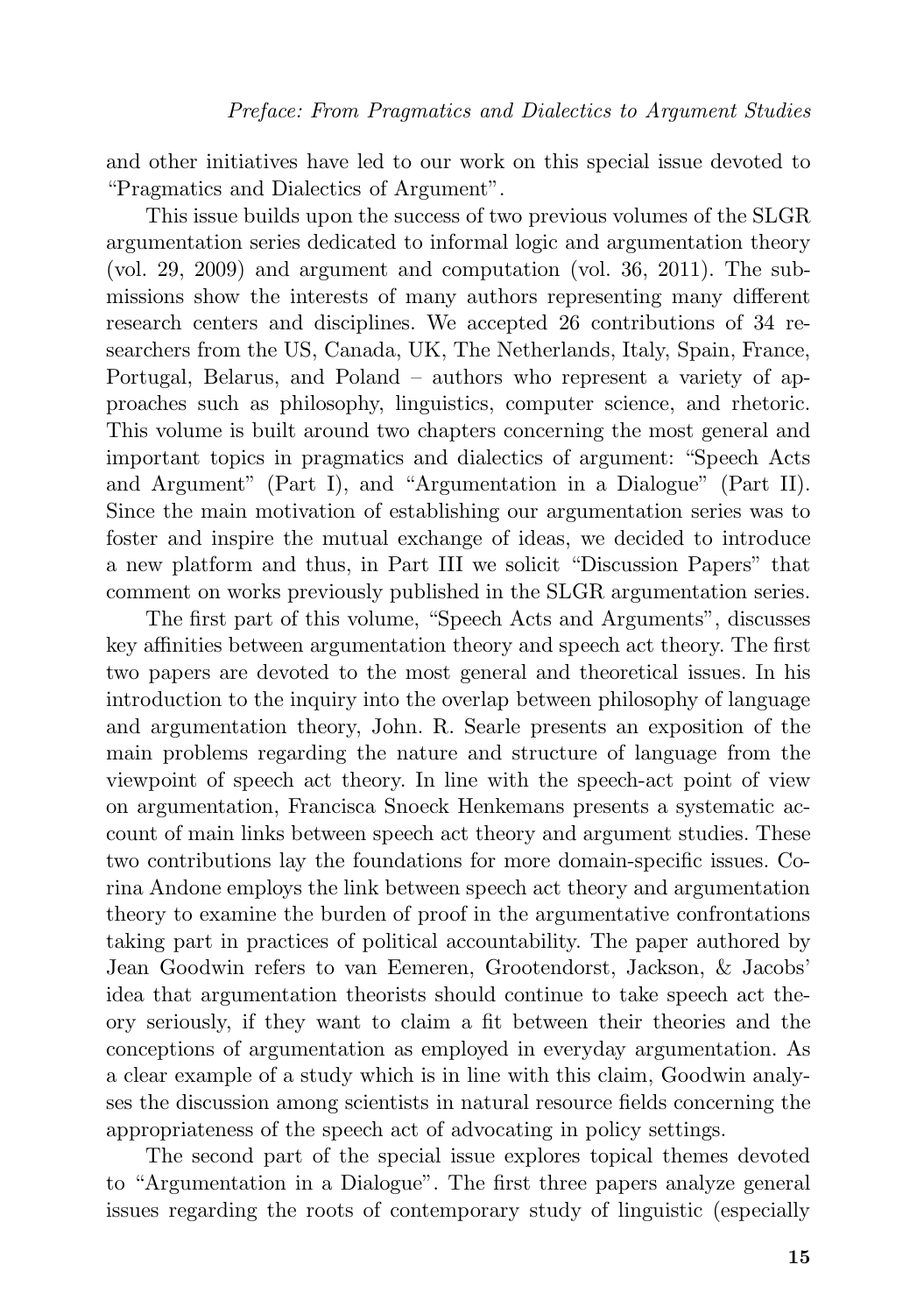dialogical) approaches to argumentation. Peter Simons explores two areas of employing the tradition of the Lvov–Warsaw School in the study of language (i.e. the complexity of language) and argumentation (i.e. argumentative unity). Jim Mackenzie discusses another important tradition in argumentation studies by giving an introduction to formal accounts to dialogue understood as a game. The dialogue approach to argument manifests itself in Dale Jacquette's analyses of the concept of a dialogue in terms of its referential presuppositions and collective intentionality. The following three papers discuss these topics by analysing more specific issues regarding argumentation in a dialogue. David Botting continues the issues concerning the complexity of language by proposing a linguistic approach to the fallacy of *secundum quid* (which was traditionally classified by Aristotle as an extralinguistic fallacy). Simon Wells goes along the line of dialogue approaches to argumentation by exploiting argumentation schemes within dialogue games. In the final paper of this section, Marcin Lewiński draws a unique line of inquiry aimed at making a transition from dialogical approaches to fallacies towards the new polylogical perspective.

The third part, "Discussion papers", contains three contributions: Jan Albert van Laar comments on Douglas Walton's theory of criticism and shows the possibility of elaborating a new way of criticizing arguments by motivating an opponent's doubts. Krzysztof Szymanek discusses Lilian Bermejo-Luque's conception of epistemic justification in the study of arguments. Finally, Gábor Forgács comments on Frans H. van Eemeren's views on strategic manoeuvring between the dialectical reasonableness of argumentation and its rhetorical effectiveness.

This special issue consists of 13 excellent papers, the selection of which was made on the basis of scholarly reviews by the members of the international Review Board (see the list of reviewers at the end of the *Preface*). We thank them all for their hard work, fruitful discussion and strong support at all stages of the editing process. We also gratefully acknowledge the support of the Polish National Science Center for Budzynska and Koszowy under grant 2011/03/B/HS1/04559.

#### N O T E S

<sup>1</sup> The School's Manifesto (Budzynska et al. 2014) is a statement of over 50 scholars representing a variety of disciplines from 20 Polish institutions.

<sup>2</sup> Some of the monographs mentioned were translated (van Eemeren & Grootendorst, 1984, into Russian (1994) and Spanish (2013); van Eemeren & Grootendorst, 1992, into Bulgarian (2009), Chinese (1991), French (1996), Romanian (2010), Russian (1992b) and Spanish (2007); van Eemeren & Grootendorst, 2004, into Bulgarian (2006), Chinese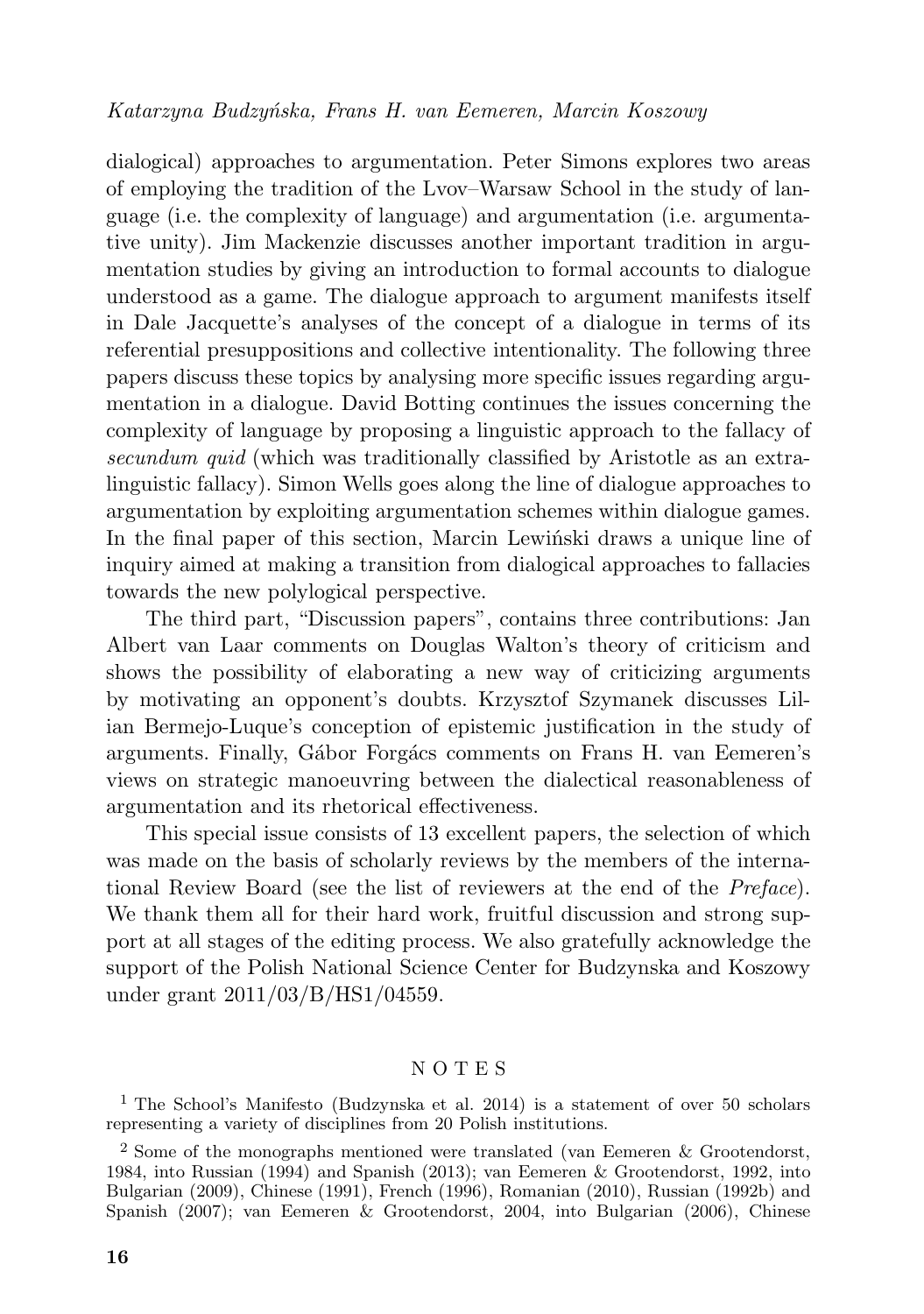(2002), Italian (2008) and Spanish (2011); van Eemeren, 2010, into Italian (2014) and Spanish (2013) [Chinese and Japanese translations are in preparation]).

<sup>3</sup> Since 2010 they are all part of the International Learned Institute for Argumentation Studies (ILIAS).

#### R E F E R E N C E S

- Ajdukiewicz, K. (1974). Pragmatic Logic [trans. O. Wojtasiewicz]. Dordrecht/Boston/Warsaw: D. Reidel Publishing Company & PWN – Polish Scientific Publishers.
- Bocheński, J.M. (1994). *Sto zabobonów* (*One Hundred Superstitions*). Kraków: Philed.
- Budzynska, K. (2013). Circularity in Ethotic Structures. *Synthese* 190(15), 3185– 3207 (first published in 2012 under Open Access: DOI 10.1007/s11229-012-  $(0135-6)$ .
- Budzynska, K., Araszkiewicz, M., Bogołębska, B., Cap, P., Ciecierski, T., Debowska-Kozlowska, K., Dunin-Kęplicz, B., Dziubiński, M., Federowicz, M., Gomolińska, A., Grabowski, A., Hołówka, T., Jochemczyk, Ł., Kacprzak, M., Kawalec, P., Kielar, M., Kisielewicz, A., Koszowy, M., Kublikowski, R., Kulicki, P., Kuzio, A., Lewiński, P., Lichański, J. Z., Malinowski, J., Marciszewski, W., Nieznański, E., Pietrzak, J., Pogonowski, J., Puczyłowski, T. A., Rytel, J., Sawicka, A., Selinger, M., Skowron, A., Skulska, J., Smolak, M., Sokół, M., Sowińska, A., Stalmaszczyk, P., Stawecki, T., Stepaniuk, J., Strachocka, A., Suchoń, W., Szymanek, K., Tomczyk, J., Trypuz, R., Trzęsicki, K., Urbański, M., Wasilewska-Kamińska, E., Wieczorek, K. A., Witek, M., Wybraniec-Skardowska, U., Yaskorska, O., Załęska, M., Zdanowski, K. & Żurek, T. (2014). The Polish School of Argumentation: A Manifesto. In K. Budzynska & M. Koszowy (Eds.), *The Polish School of Argumentation*, special issue of the journal *Argumentation*, vol. 3 (in press).
- Budzynska, K. & Dębowska, K. (2010). Dialogues with conflict resolution: goals and effects. In: P. Łupkowski & M. Purver (Eds.), *Aspects of Semantics and Pragmatics of Dialogue. SemDial 2010, 14th Workshop on the Semantics and Pragmatics of Dialogue* (pp. 59–66), Poznań: Polish Society for Cognitive Science.
- Budzynska, K. & Witek, M. (2014). Non-inferential aspects of ad hominem and ad baculum. In K. Budzynska & M. Koszowy (Eds.), *The Polish School of Argumentation*, special issue of the journal *Argumentation*, vol. 3 (in press).
- Cap, P. (2013). *Proximization: The Pragmatics of Symbolic Distance Crossing*. Amsterdam–Philadelphia: John Benjamins.
- Debowska-Kozlowska, K. (2014). Processing topics from the Beneficial Cognitive Model in partially and over-successful persuasion dialogues. In K. Budzynska & M. Koszowy (Eds.), *The Polish School of Argumentation*, special issue of the journal *Argumentation*, vol. 3 (in press).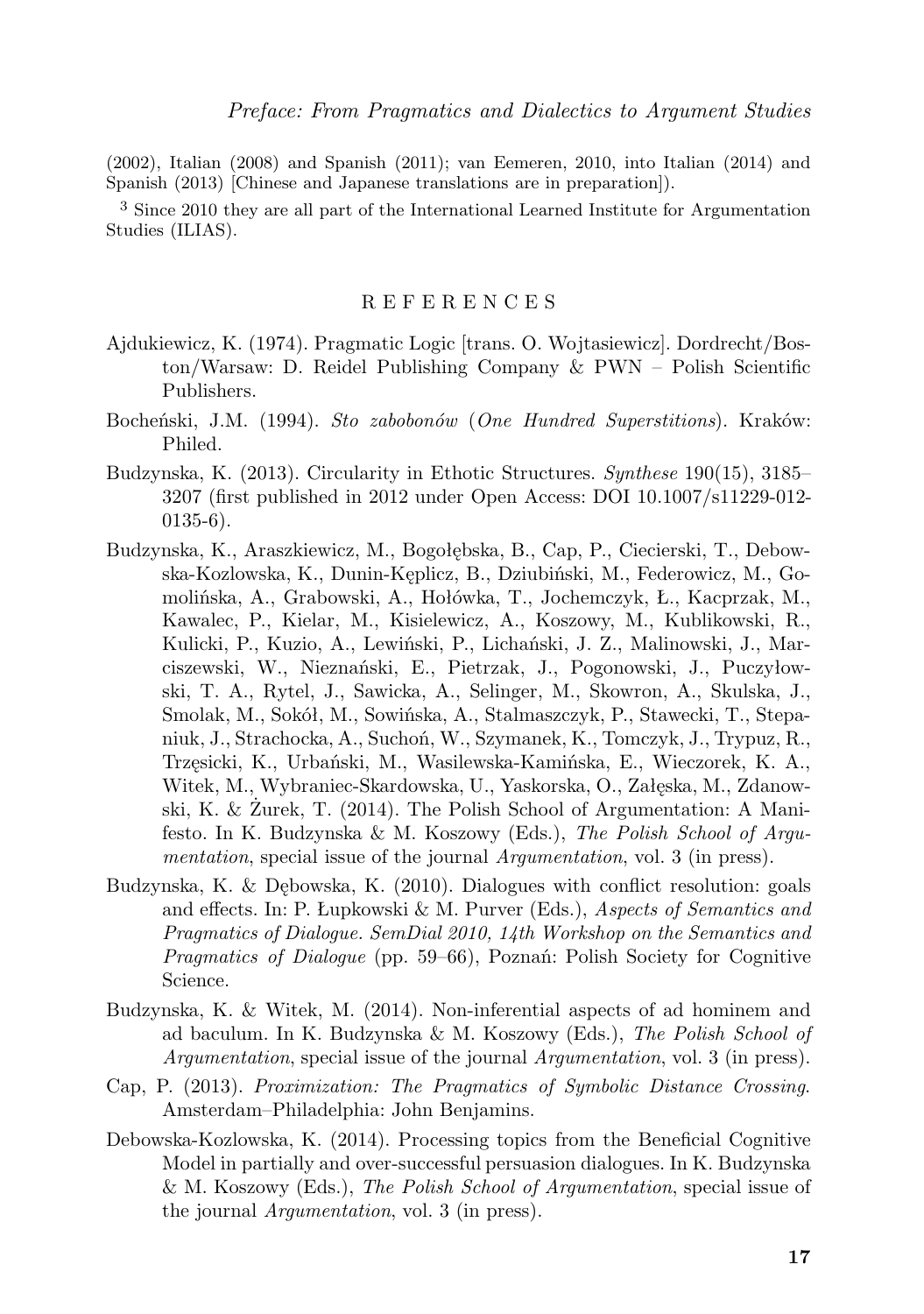- Dunin-Kęplicz, B., Strachocka, A., Szałas, A., & Verbrugge, R. (2012). A paraconsistent approach to speech acts. In *Proceedings of ArgMAS 2012 (9th International Workshop on Argumentation in Multi-agent Systems*) (pp. 59– 78), Valencia.
- Dunin-Kęplicz, B. & Strachocka, A. (2013). Perceiving rules under incomplete and inconsistent information. *Computational Logic in Multi-Agent Systems, Lecture Notes in Computer Science*, 8143, 256–272.
- Eemeren, F. H. van (2010). *Strategic maneuvering in argumentative discourse. Extending the pragma-dialectical theory of argumentation*. Amsterdam/Philadelphia: John Benjamins.
- Eemeren, F. H. van, Garssen, B., Krabbe, E. C. W., Snoeck Henkemans, A. F., Verheij, B. & J. H. M. Wagemans (2014). *Handbook of argumentation theory. A comprehensive overview of the state of the art*. Dordrecht etc.: Springer.
- Eemeren, F. H. van, Garssen, B. & Meuffels, B. (2009). *Fallacies and judgments of reasonableness. Empirical research concerning the pragma-dialectical discussion rules*. Dordrecht: Springer.
- Eemeren, F. H. van & Grootendorst, R. (1984). *Speech acts in argumentative discussions. A theoretical model for the analysis of discussions directed towards solving conflicts of opinion*. Dordrecht: Foris & Berlin: de Gruyter.
- Eemeren, F. H. van & Grootendorst, R. (1992). *Argumentation, communication, and fallacies. A pragma-dialectical perspective*. Hillsdale, NJ: Lawrence Erlbaum.
- Eemeren, F. H. van & Grootendorst, R. (2004). *A systematic theory of argumentation. The pragma-dialectical approach*. Cambridge: Cambridge University Press.
- Eemeren, F. H. van, Grootendorst, R., Jackson, S. & Jacobs, S. (1993). *Reconstructing argumentative discourse*. Tuscaloosa, AL: University of Alabama Press.
- Eemeren, F. H. van, Houtlosser, P. & Snoeck Henkemans, A. F. (2007). *Argumentative indicators in discourse. A pragma-dialectical study*. Dordrecht: Springer.
- Grabowski, A. (2003). Sonderfallthese its critique and interpretation. *Rechtstheorie*, 34, 371–392.
- Griffin, N. (2013). Commentary on M. Koszowy's "Polish Logical Studies from an Informal Logic Perspective". In D. Mohammed & M. Lewiński (Eds.), *Virtues of Argumentation. Proceedings of the 10th International Conference of the Ontario Society for the Study of Argumentation (OSSA) 22–26 May 2013* (pp. 1–5), Windsor, ON: OSSA.
- Groarke, L. (2011). Informal logic. *The Stanford Encyclopedia of Philosophy*, (Winter 2003 Edition), http://plato.stanford.edu/entries/logic-informal/.
- Hamblin, C. L. (1970). *Fallacies*. London: Methuen.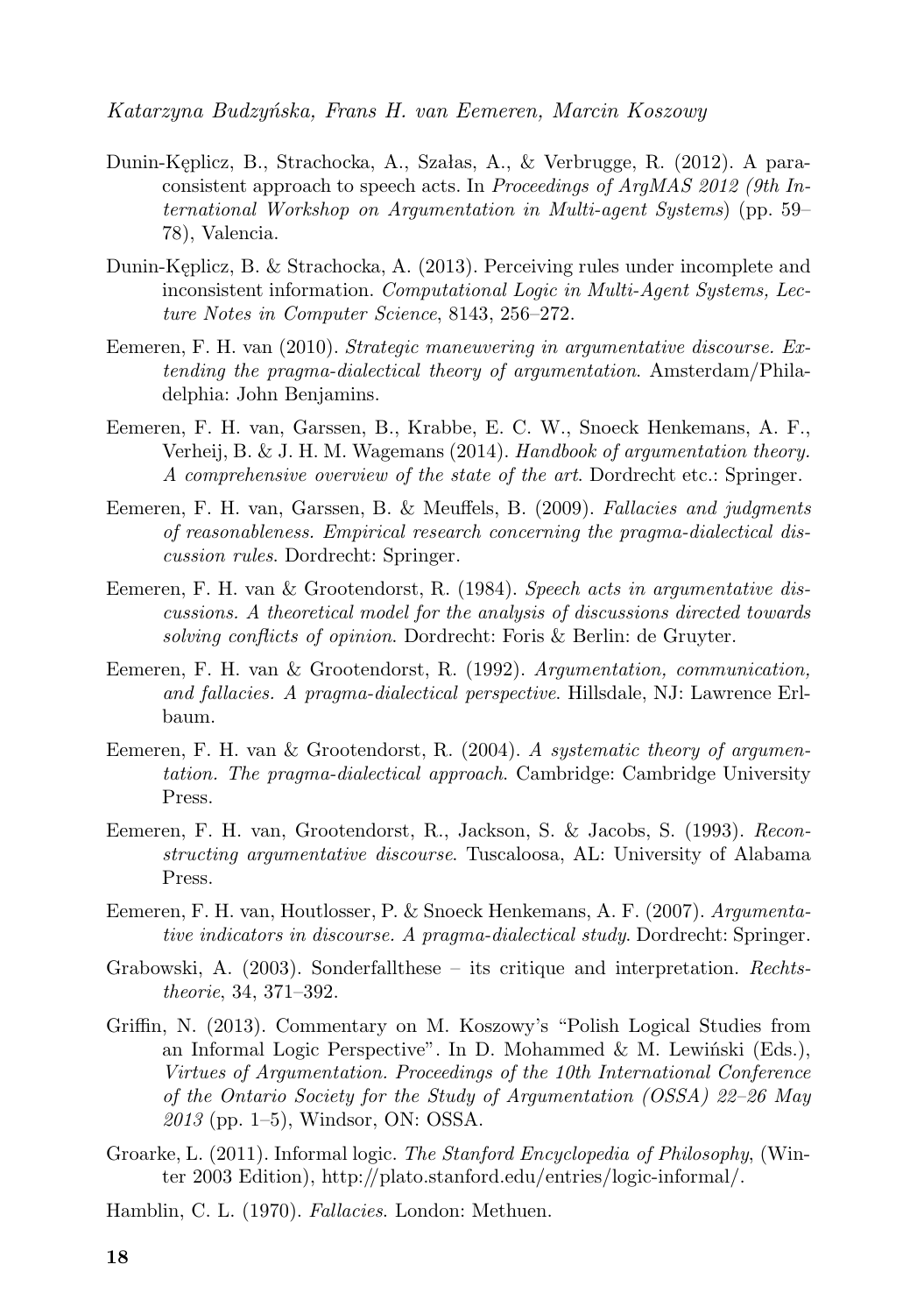- Hitchcock, D. (2006). Informal logic and the concept of argument. In: D. Jacquette (Ed.), *Philosophy of Logic* (pp. 101–129). Handbook of the Philosophy of Science, vol. 5. Amsterdam: Elsevier. http://link.springer.com/search?facetauthor=%22Scott+Jacobs%22
- Hołówka, T. (1998). *Błędy, spory, argumenty [Fallacies, disputes, arguments]*. Warszawa: Wydział Filozofii i Socjologii Uniwersytetu Warszawskiego.
- Jacobs, S. (1989). Speech acts and arguments. *Argumentation*, 27, 345–365.
- Jacquette, D. (2006, Ed.). Philosophy of Logic. Handbook of the Philosophy of Science, vol. 5. Amsterdam: Elsevier.
- Jaśkowski, S. (1948). Rachunek zdań dla systemów dedukcyjnych sprzecznych, *Studia Societatis Scientiarun Torunesis*, Section A, 1(5), 55–77. (English translation: Propositional Calculus for Contradictory Deductive Systems, *Studia Logica*, 24 (1969), 143–157).
- Jaśkowski, S. (1949). O koniunkcji dyskusyjnej w rachunku zdań dla systemów dedukcyjnych sprzecznych". *Studia Societatis Scientiarum Torunesis*, Section A, 1(8): 171–2. (English translation: On the Discussive Conjunction in the Propositional Calculus for Inconsistent Deductive Systems, *Logic and Logical Philosophy*, 7 (1999), 57–59.)
- Johnson, R. H. (1987). Argumentation as dialectical. *Argumentation*, 1, 41–56.
- Kacprzak, M. & Yaskorska, O. (2014). Dialogue protocols for formal fallacies. In K. Budzynska & M. Koszowy (Eds.), *The Polish School of Argumentation*, special issue of the journal *Argumentation*, vol. 3 (in press).
- Kacprzak, M., Dziubiński, M. & Budzynska, K. (in review). Strategies in Dialogues: A game-theoretic approach.
- Kawalec, P. (2003). *Structural Reliabilism: Inductive Logic as a Theory of Justification*. Dordrecht: Kluwer Academic Publishers.
- Kielar, M. (2011). Transitivity as a marker of valuation in journalistic discourse. In K. Debowska-Kozlowska & K. Dziubalska-Kołaczyk (Eds.), *On Words and Sounds: A Selection of Papers from the 40th PLM* (pp. 311–322). Newcastle upon Tyne: Cambridge Publishing.
- Kisielewicz, A. (2011). *Sztuczna inteligencja i logika [Artificial Intelligence and Logic]*. Warszawa: WNT.
- Koszowy, M. (2010). Pragmatic logic and the study of argumentation. *Studies in Logic, Grammar and Rhetoric*, 22 (35), 29–45.
- Koszowy, M. (2013). Polish Logical Studies from an Informal Logic Perspective. In D. Mohammed & M. Lewiński (Eds.), *Virtues of Argumentation. Proceedings of the 10th International Conference of the Ontario Society for the Study of Argumentation (OSSA), 22–26 May 2013* (pp. 1–10), Windsor, ON: OSSA (in press).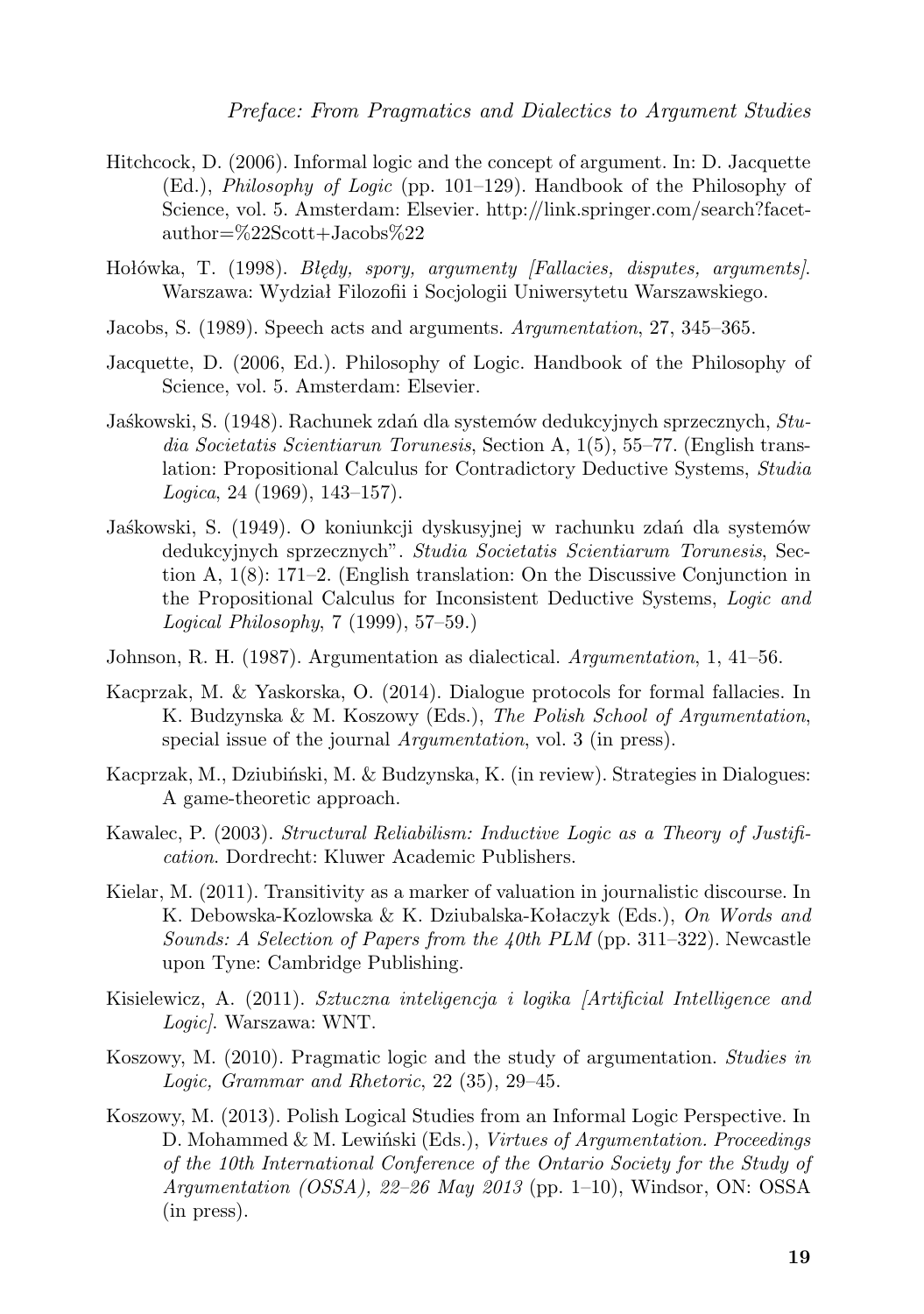- Koszowy, M. & Araszkiewicz, M. (2014). Lvov–Warsaw School as a source of inspiration for argumentation theory. In K. Budzynska & M. Koszowy (Eds.), *The Polish School of Argumentation*, special issue of the journal *Argumentation*, vol. 3 (in press).
- Malinowski, J. (2003). Pragmatic interpretation of utterances. *Logic and Logical Philosophy*, 11, 115–127.
- Małuszyński, J. & Szałas, A. (2013). Partiality and Inconsistency in Agents' Belief Bases. *KES-AMSTA, Frontiers of Artificial Intelligence and Applications*, 252, 3–17.
- Marciszewski, W. (1994). *Sztuka rozumowania w świetle logiki [The art of discussing from the perspective of logic]*. Warszawa: Aleph.
- Moeschler, J. (2001). Speech act theory and the analysis of conversation. Sequencing and interpretation in pragmatic theory. In: D. Vandervecken & S. Kubo (Eds.), *Essays in Speech Act Theory* (pp. 239–261), Amsterdam, John Benjamins.
- Nieznański, E. (2010). Sylogizm prawniczy z logicznego punktu widzenia [Legal syllogism from the point of view of logic]. *Edukacja prawnicza*, 3, 5–16.
- Peczenik, A. (1988). Legal reasoning as a special case of moral reasoning. *Ratio Juris*, 1, 123–136.
- H. Prakken (2006). Formal systems for persuasion dialogue. *The Knowledge Engineering Review*, 21, 163–188.
- Puczyłowski, T. (2012). O argumentacji odwołującej się do implikatury konwersacyjnej [On argumentation appealing to conversational implicature]. *Przegląd Filozoficzny*, 3(83), 93–110.
- Reed, C. (2006). Representing Dialogic Argumentation. *Knowledge Based Systems*, 19(1), 22–31.
- Reed, C.A. & Budzynska, K. (2011). How dialogues create arguments. In F. H. van Eemeren, B. Garssen, D. Godden & G. Mitchel (Eds.), *Proceedings of the 7th conference on argumentation of the International Society for the Study of Argumentation* (pp. 1633–1645), Amsterdam: SicSat.
- Rees, M. A. van (2009). *Dissociation in argumentative discussions. A pragmadialectical perspective.* Dordrecht etc.: Springer.
- Rytel, J. (2012). *Reaching an agreement: Argumentation in preschoolers' narrative discourse*. Warszawa: Wydawnictwo Uniwerstytetu Kardynała Stefana Wyszyńskiego.
- Selinger, M. (2014). Towards formal representation and evaluation of arguments. In K. Budzynska & M. Koszowy (Eds.), *The Polish School of Argumentation*, special issue of the journal *Argumentation,* vol. 3 (in press).
- Simons, P. (2014). Linguistic Complexity and Argumentative Unity: A Lvov– Warsaw School Supplement. *Studies in Logic, Grammar and Rhetoric*, 36(49) (this issue).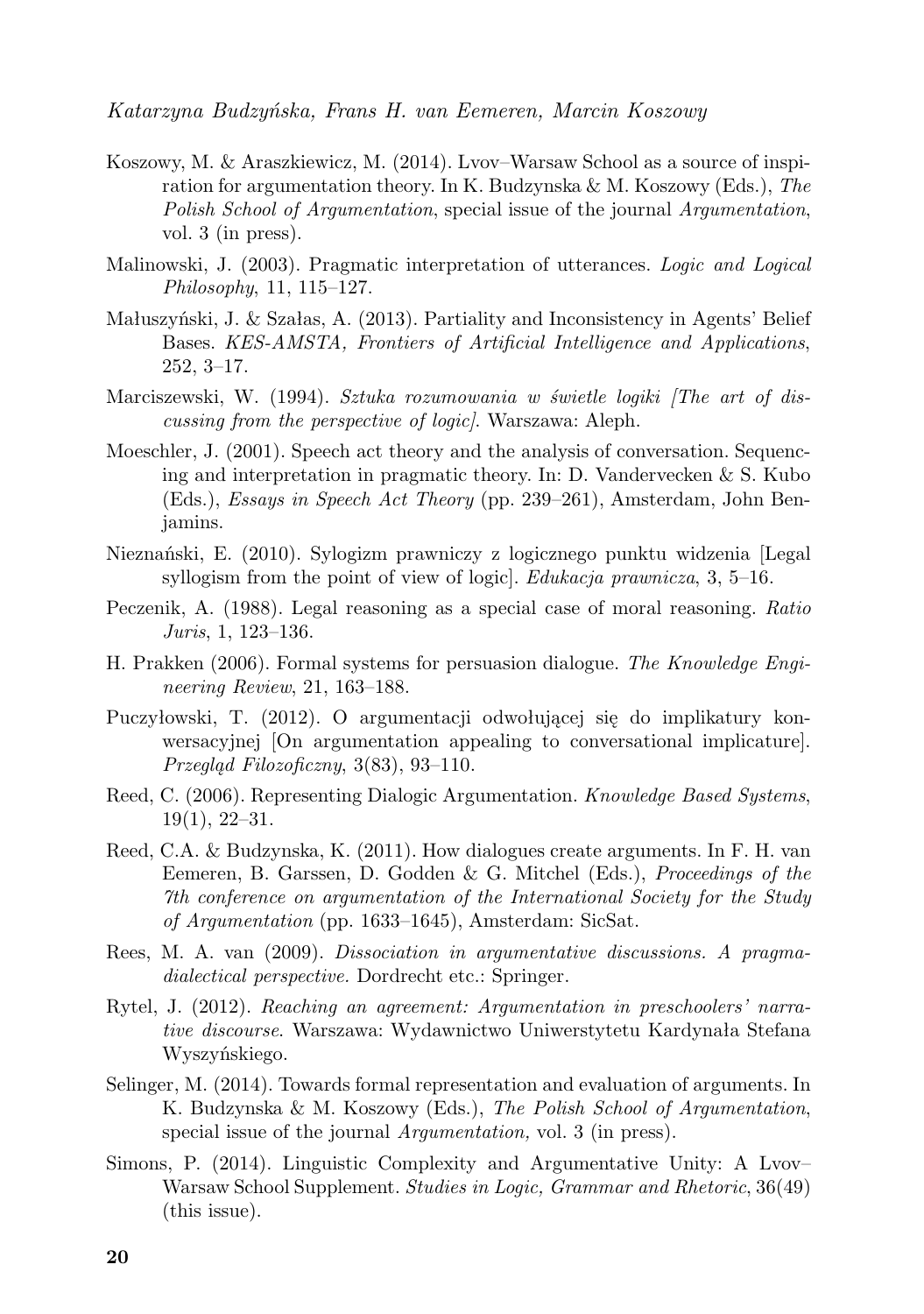- Skulska, J. (2013). Schematy argumentacji Waltona jako metodologiczna podstawa analizy języka nauk politycznych w płaszczyźnie bezpieczeństwa państwa [Walton's argumentation schemes as a methodology for analysing language of political sciences]. In A. Warchał & C. Sońta (Eds.), *Studia Bezpieczeństwa Narodowego* [*National Security Studies*], 4, 99–116.
- Smolak, M. (2003). *Uzasadnianie sądowe jako argumentacja z moralności politycznej. O legitymizacji władzy sędziowskiej* [*Judicial justification as a moralpolitical argumentation*]. Kraków: Wolters Kluwer Polska S.A.
- Sowińska, A. (2013). A critical discourse approach to the analysis of values in political discourse: The example of freedom in President Bush's State of the Union addresses (2001–2008). *Discourse & Society*, 24(6), 792–809.
- Stawecki, T. (2012). Argument against absurdity of legal reasoning fundamental, subsidiary or rhetoric? In M. Araszkiewicz, M. Myska, T. Smejkalova, J. Savelka & M. Skop (Eds.), *Argumentation 2012. International Conference on Alternative Methods of Argumentation in Law* (pp. 89–103), Brno: Masaryk University.
- Suchoń, W. (2005) *Prolegomena do retoryki logicznej* [*Prolegomena to logical rhetoric*]. Kraków: Jagiellonian University Press.
- Tokarz, M. (2006). *Argumentacja, perswazja, manipulacja* [*Argumentation, persuasion, manipulation*]. Gdańsk: Gdańskie Wydawnictwo Psychologiczne.
- Urbański, M. (2001). Synthetic tableaux and erotetic search scenarios: Extension and extraction. *Logique et Analyse*, 173, 69–91.
- Walton, D.N. (1990). What is Reasoning? What is an Argument? *Journal of Philosophy*, 87, 399–419.
- Walton, D.N. (1994). Begging the Question as a Pragmatic Fallacy, *Synthese*, 100, 95–131.
- Walton, D.N. & Krabbe, EC.W. (1995). *Commitment in Dialogue: Basic Concepts of Interpersonal Reasoning*. Albany, NY: State University of New York Press.
- Wiśniewski, A. (1996). The logic of questions as a theory of erotetic arguments. *Synthese*, 109(1), 1–25.
- Witek, M. (2013). How to Establish Authority with Words: Imperative Utterances and Presupposition Accommodation. In A. Brożek, J. Jadacki & B.  $\rm Zarnic$ (Eds.), *Theory of Imperatives from Different Points of View (2)* (pp. 145– 157), (Logic, Methodology and Philosophy of Science at Warsaw University, Vol. 7), Warszawa: Wydawnictwo Naukowe Semper.
- Woleński, J. (2013). Lvov–Warsaw School. *The Stanford Encyclopedia of Philosophy*, (Winter 2003 Edition), http://plato.stanford.edu/entries/lvov-warsaw/.
- Yaskorska, O., Budzynska, K. & Kacprzak, M. (2013). Proving propositional tautologies in a natural dialogue. *Fundamenta Informaticae*, 128(1–2), 239–253.